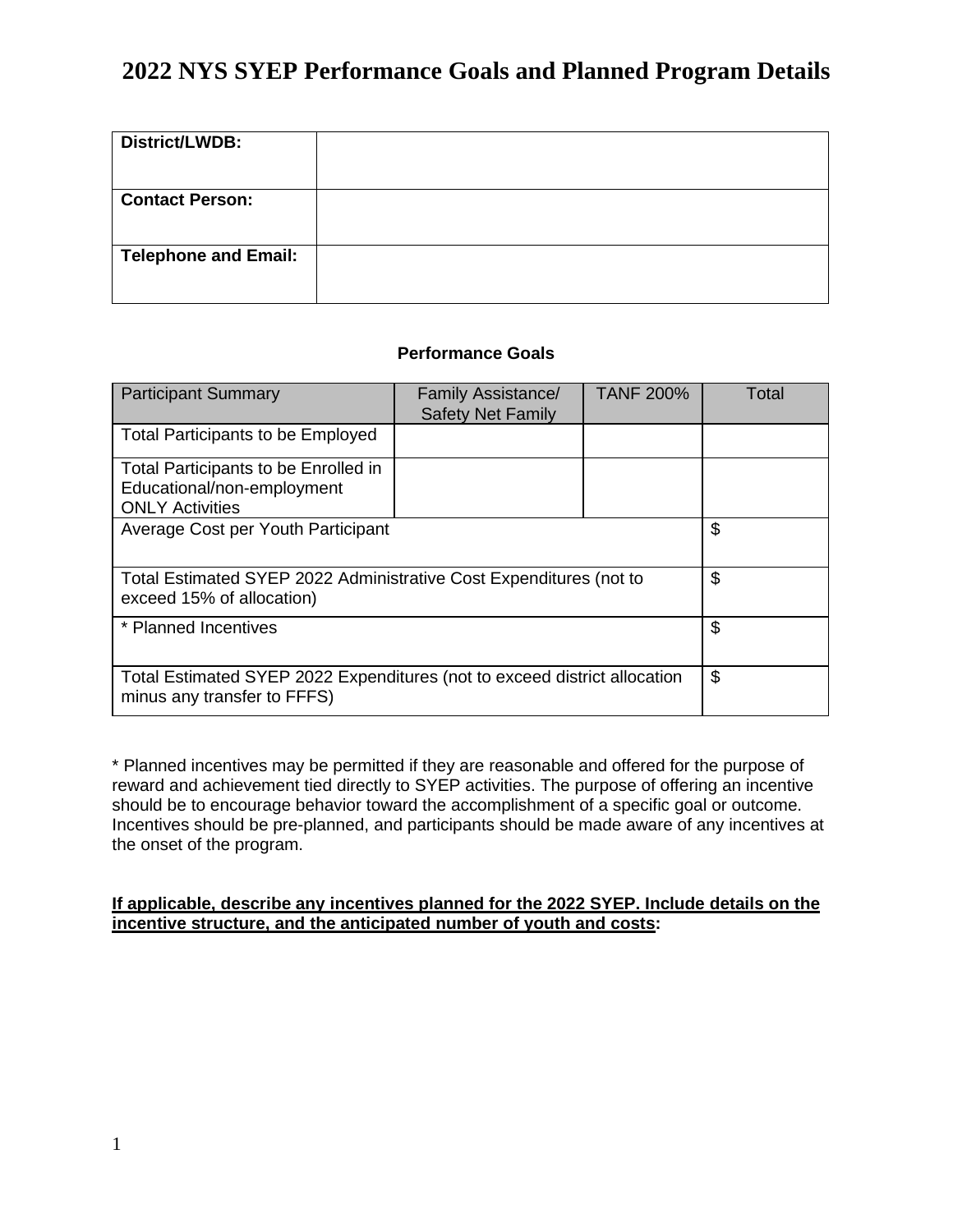### **Planned Program Details**

| Program Dates:                                        |    |
|-------------------------------------------------------|----|
| Hours Per Week:                                       |    |
| Length of Employment:                                 |    |
| **Hourly Wage:                                        | \$ |
| ** Stipend (if any) for non-employment<br>activities: | \$ |

\*\* If youth are reimbursed at an hourly rate that is below the State Minimum Wage rate in effect for your region of the state (see  $21$ -INF-10) (or a stipend that equates to a rate below the State Minimum Wage rate) for non-employment activities, the hourly rate and/or stipend must be provided.

**If the hours per week, hourly wage, and/or length of employment above vary, please Explain:**

**If applicable, describe your SYEP stipend structure and amounts offered for nonemployment activities. Including the number of youths enrolled, activities being reimbursed and the total hours of engagement. NOTE: Stipends and/or any hourly wage rates lower than the applicable minimum wage rate for each county must be preapproved by OTDA.**

#### **Worksite Details**

| $#$ Public         |  |
|--------------------|--|
| # Private          |  |
| # Nonprofit        |  |
| Total # Worksites: |  |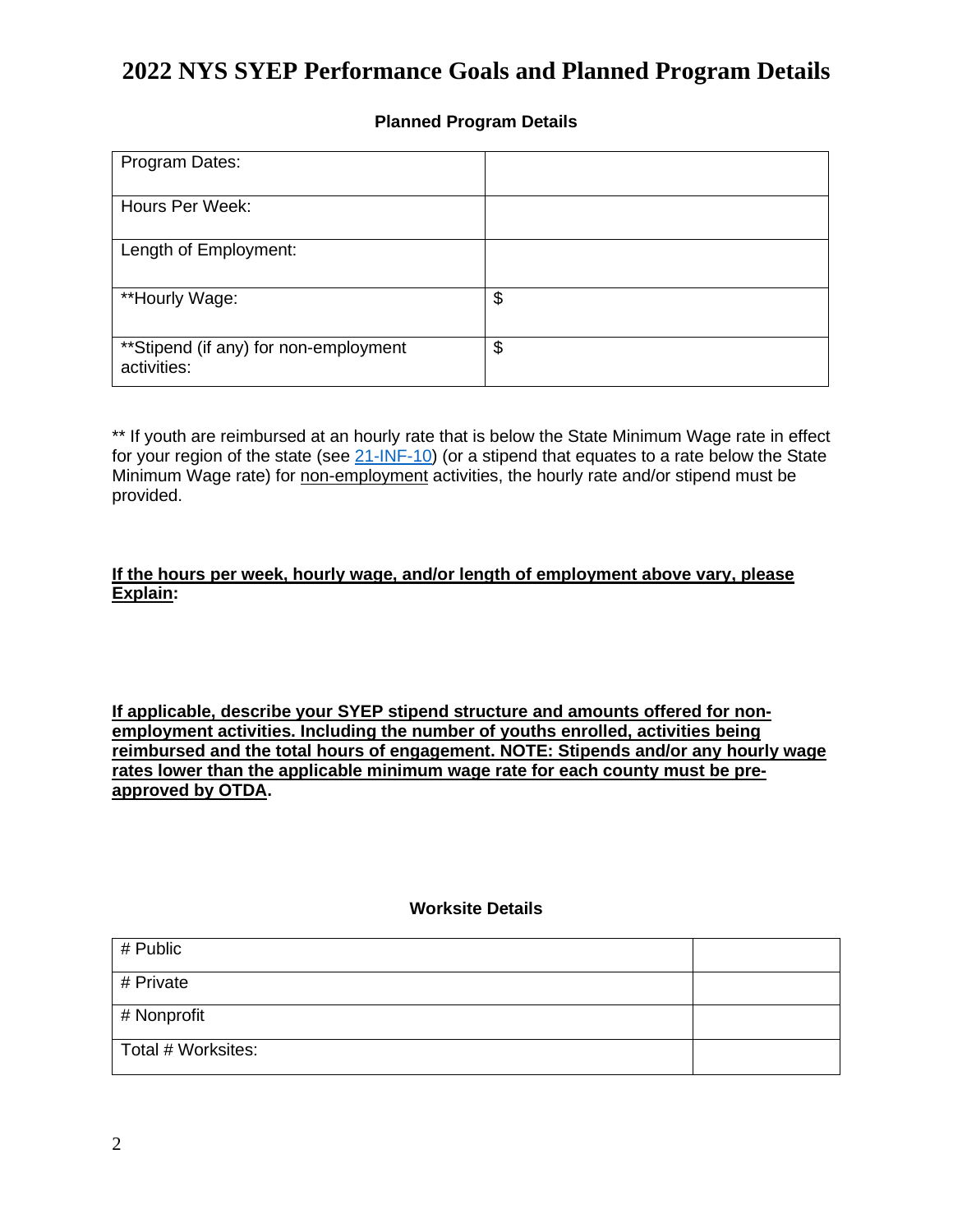As stated in 22-LCM-08, providers electing to offer education and/or career exploration components must limit these non-employment activities to no more than 20% of each provider's total 2022 enrollments. In addition, these placements should be reserved for younger youth (e.g., 14 and 15-year-old) or those who would otherwise be more difficult to place in traditional employment opportunities.

#### **If any SYEP participants will be engaged in educational/non-employment activities only, describe the target population for individuals planned to be engaged in non-employmentbased activities.**

### **Describe the types of non-employment activities planned for this cohort of SYEP participants.**

As stated in 22-LCM-08, at least 80% of SYEP program participants must be engaged in traditional paid employment activities with no more than 30% of hourly participation for these SYEP participants in non-employment activities such as career exploration, mentoring outside the workplace, financial literacy, or education. Paid employment may include remote work so long as the position is consistent with work the employer would typically engage in and is being conducted remotely due to COVID-19 business requirements or precautions.

#### **Describe any non-employment based and/or educational activities planned for SYEP participants that are also participating in paid employment:**

**Outline the total hours dedicated to non-employment activities for the SYEP participant and the total hours of enrollment (including paid employment) for these SYEP participants. Include information about any partner organizations supporting these components:**

Financial literacy curriculum and Sexual Harassment Prevention Training must be offered to all youth enrolled in the SYEP, regardless of whether they are engaged in employment or educational activities. This instruction must be offered to SYEP participants between the May 1, 2022 and September 30, 2022 program dates.